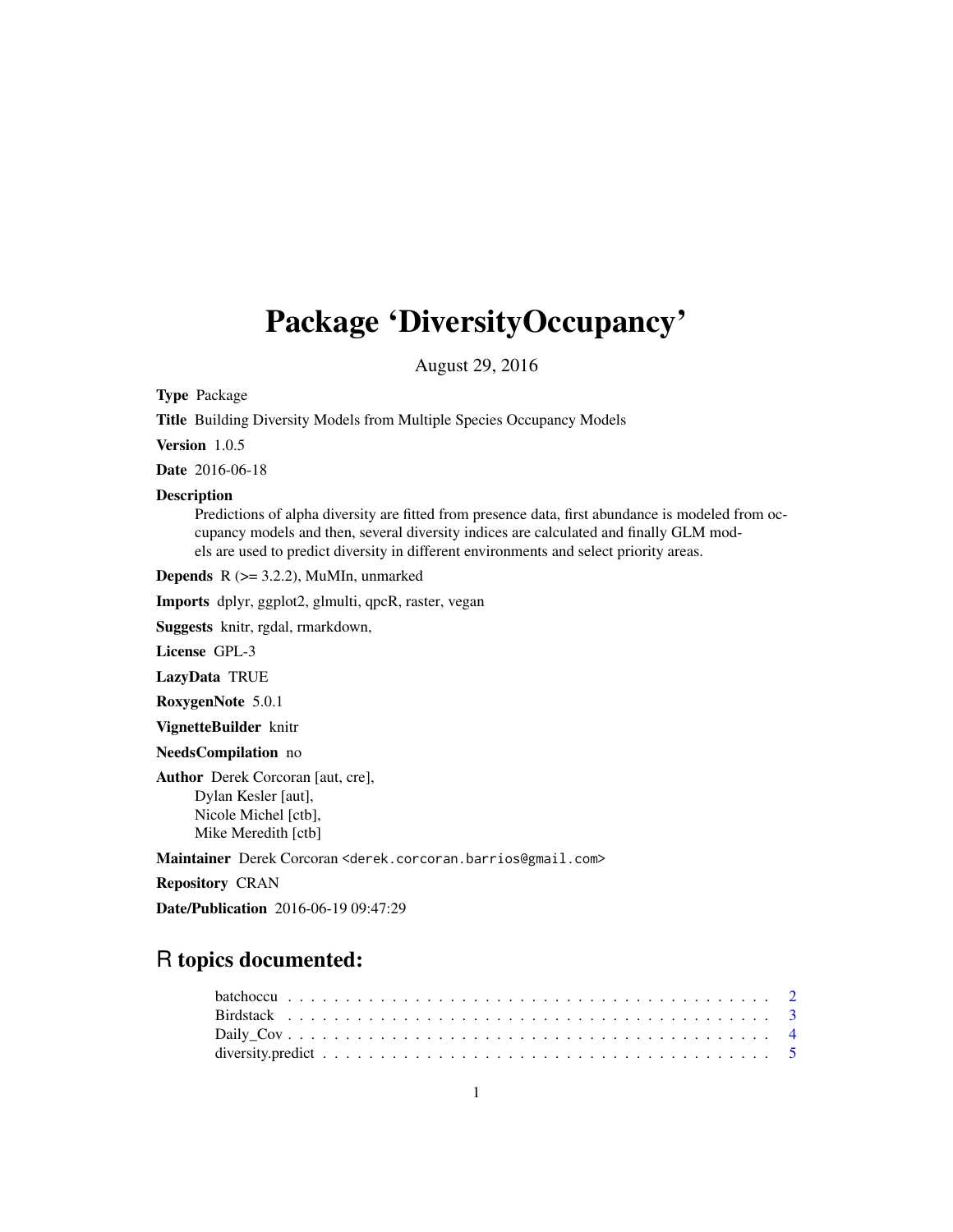#### <span id="page-1-0"></span>2 batchoccu and the state of the state of the state of the state of the state of the state of the state of the state of the state of the state of the state of the state of the state of the state of the state of the state o

| Index | 17 |
|-------|----|

<span id="page-1-1"></span>batchoccu *Fits occupancy models for multiple species detection history*

# Description

This function takes a data.frame with multiple detection history from various species in different sites, covariates of each site to calculate occupancy, variables specific to sampling days to calculate probability of detection. It features an automatic model selection when dredge = TRUE.

#### Usage

```
batchoccu(pres, sitecov, obscov, spp, form, dredge = FALSE)
```
# Arguments

| pres    | a data frame where rows are the sites and columns are a series of presence-<br>absence observation from multiple species, every species needs to have the same<br>number of observations.             |
|---------|-------------------------------------------------------------------------------------------------------------------------------------------------------------------------------------------------------|
| sitecov | a data frame where every row is a site, and every column is a measurement of<br>that site, such as elevation or slope, this covariates are usually more constant.                                     |
| obscov  | a list where every element is a data frame with the daily covariates for each site.<br>that is a measurement for each day, such as average temperature of a day, this<br>covariates are usually very. |
| spp     | the number of species in the pres data.frame                                                                                                                                                          |
| form    | a formula in the format $\sim$ obscov $\sim$ sitcov, the first arguments will be used to<br>calculate probability of detection and the second part the occupancy.                                     |
| dredge  | $default = FALSE$ , if TRUE, for each species, the best occupancy model will be<br>determined by fitting all possible models and ranking by AICc.                                                     |

# Details

This function fits the single season occupancy model of MacKenzie et al (2002), for multiple species and it can automatically select the best model for each specie based on AICc.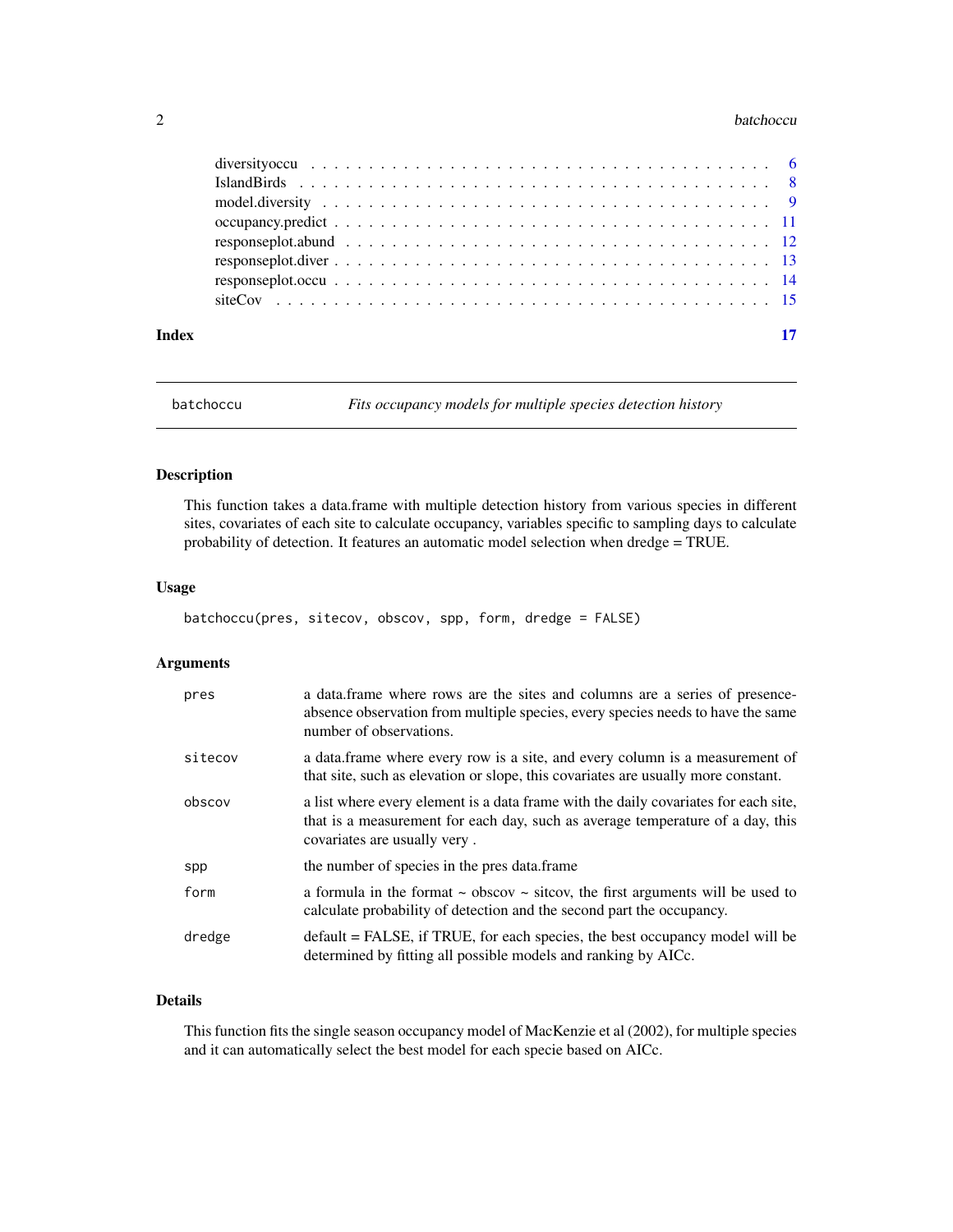#### <span id="page-2-0"></span>Birdstack 3

# Value

A list with the fitted models for each species and the calculated Alpha diversity for each site.

#### Author(s)

Derek Corcoran <derek.corcoran.barrios@gmail.com>

# See Also

[diversityoccu](#page-5-1)

# Examples

```
## Not run:
data("IslandBirds")
data("Daily_Cov")
data("siteCov")
BirdOccupancy <-batchoccu(pres = IslandBirds, sitecov = siteCov, obscov =
Daily_Cov, spp = 5, form = \sim Day + Wind + Rain + Noise + Clouds \simElev + AgroFo + SecVec + Wetland)
#plot the response of occupancy to individual variables for species 4 and 5
responseplot.ccu(batch = BirdOccupancy, spp = 4, variable = Elev)responseplot.occu(batch = BirdOccupancy, spp = 5, variable = Elev)
## End(Not run)
#Dredge for all species
BirdOccupancy2 <- batchoccu(pres = IslandBirds, sitecov = siteCov, obscov =
Daily_Cov, spp = 5, form = \sim 1 \simElev + AgroFo, dredge = TRUE)
```
Birdstack *Raster Stack with five variables measured in Pohnpei Island in Micronesia*

### Description

A Raster Stack containing five rasters from in the Pohnpei Island in Micronesia where the detection histories of the IslandBirds where taken.

Elev Metres above sea level of the sampled point

- AgroFo Proportion of a station (from 0 to 1) corresponding to agricultural forest incudes areas withsubsistence or commercial staple crops mixed with undisturbed forest
- SecVec Proportion of a station (from 0 to 1) corresponding to secondary vegetation which represents anthropogenic habitats (e.g., savannah) and early colonizers and invasive species (e.g. *Hibiscus spp.* and *Merremia peltata)*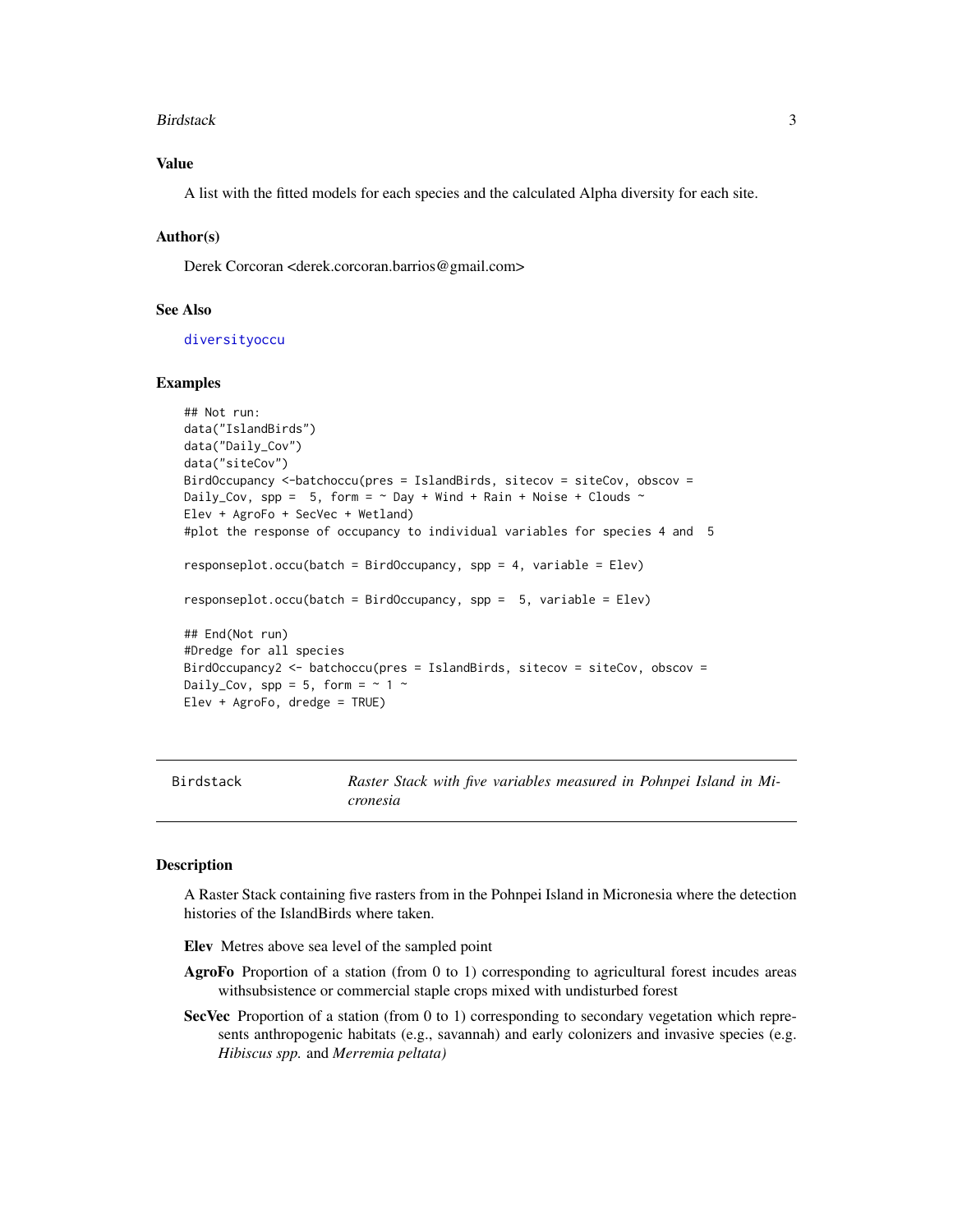- <span id="page-3-0"></span>Wetland Proportion of a station (from 0 to 1) corresponding to areas classified as mangroves, marshes, swamp forest and fresh water bodies
- Upland Proportion of a station (from 0 to 1) corresponding to upland and undisturbed forest habitats

#### Usage

Birdstack

# Format

A raster stack with 5 layers:

# See Also

[IslandBirds](#page-7-1) [Daily\\_Cov](#page-3-1) [siteCov](#page-14-1)

<span id="page-3-1"></span>

| Daily_Cov | Seven covariables measured at 120 survey stations in an island in mi- |
|-----------|-----------------------------------------------------------------------|
|           | cronesia                                                              |

# Description

A list containing the measurements of seven variables correspondant to 120 different survey stations (Rows) in Pohnpei Island where the detection histories of the IslandBirds where taken.

#### Usage

Daily\_Cov

#### Format

A list with 6 elements, each of them with a data frame

# Details

Day Ordinal day Wind Wind intensity using a modified Beafourt scale Obs First initial of the observer Time Survey time (minutes after sunrise) **Rain** Categorical variable where  $0 =$  no rain,  $1 =$  light rain and  $2 =$  heavy rain Noise Ambient noise (1-10 being 10 the loudest) Clouds Cloud cover in percentage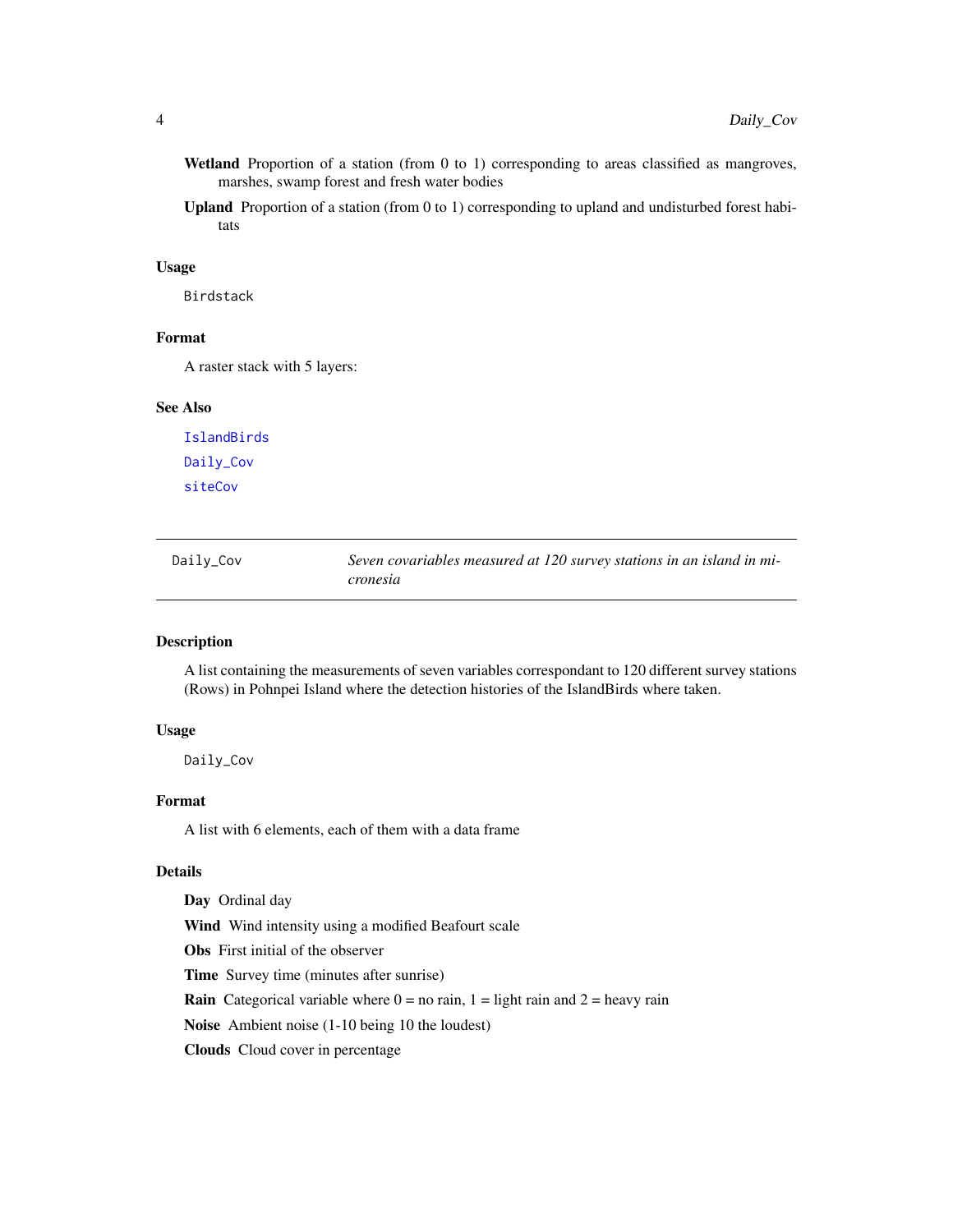# <span id="page-4-0"></span>diversity.predict 5

# References

Oleiro P. 2014. Avian population responses to anthropogenic landscape changes in Pohnpei, Federated Stats of Micronesia. Masters Thesis University of Missouri.

### See Also

[IslandBirds](#page-7-1) [siteCov](#page-14-1)

| diversity.predict | Makes a spacially explicit prediction of the occupancy of multiple |
|-------------------|--------------------------------------------------------------------|
|                   | species and alpha diversity, and select the area where             |

# Description

This function takes an deiversityoccu object and predicts occupancy for all species in new data, either a data.frame or a rasterstack. It can also return a subset of the total area of a rasterstack, where diversity and occupancy/abundance are higher than the nth quantile.

## Usage

```
diversity.predict(model, diverse, new.data, quantile.nth = 0.8, species,
 kml = TRUE, name = "Priority_Area.kml")
```
# Arguments

| model        | A result from diversity occu                                                                                                 |
|--------------|------------------------------------------------------------------------------------------------------------------------------|
| diverse      | A result from the model diversity function.                                                                                  |
| new.data     | a raster stack, or a data frame containing the same variables as the site Covs vari-<br>able in diversity occu or batch occu |
| quantile.nth | the nth quantile, over which is a goal to keep both diversity and selected species.<br>$default = NULL$                      |
| species      | a boolean vector of the species to take into acount                                                                          |
| km1          | if TRUE builds a kml file of the selected area and saves it in your working<br>directry                                      |
| name         | the name of the kml file if kml is TRUE                                                                                      |

# Value

a data frame with predicted values, or a raster stack with predictions for each species, a raster for diversity and a raster with the area meeting the quantile criteria.

# Author(s)

Derek Corcoran <derek.corcoran.barrios@gmail.com>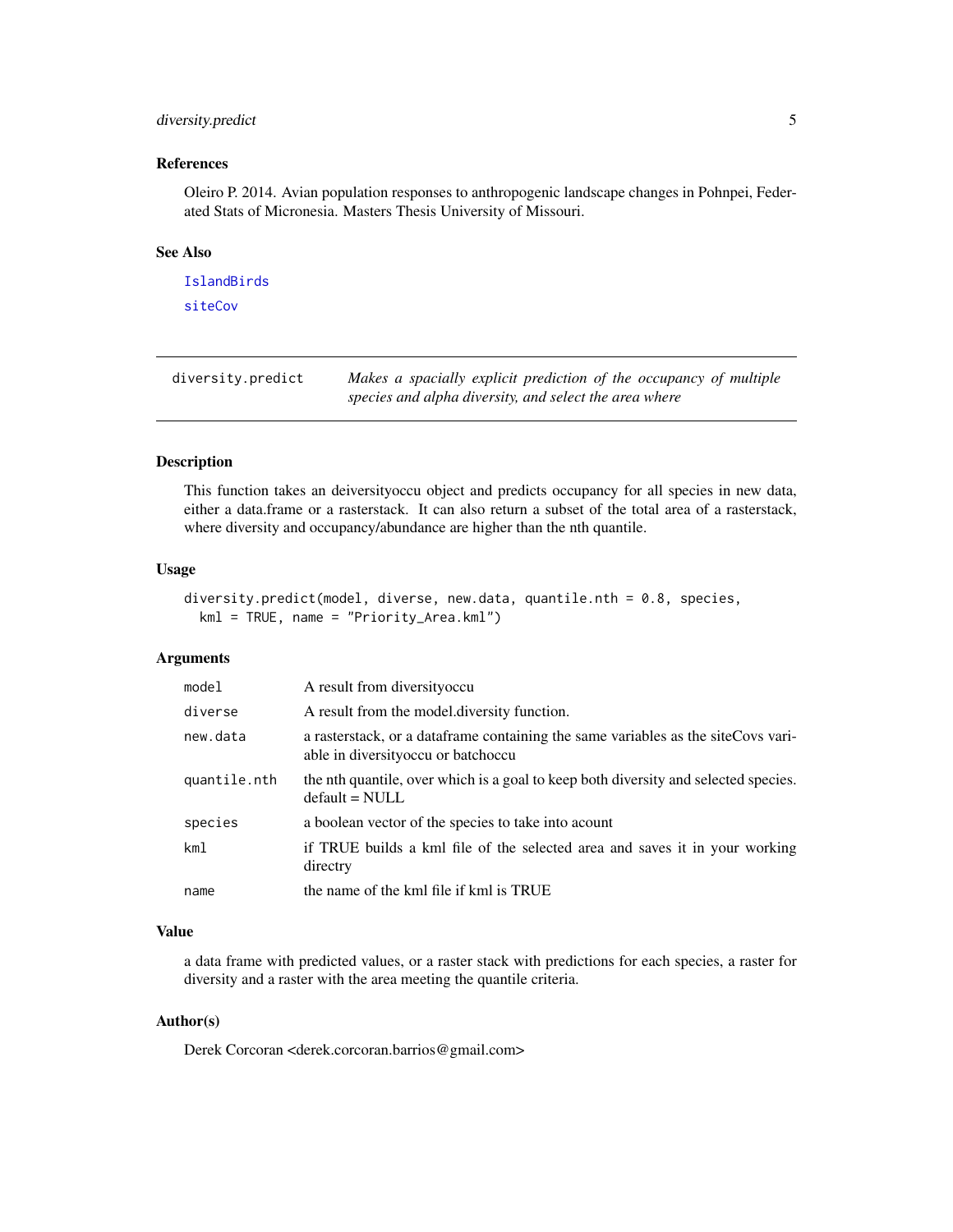#### See Also

[diversityoccu](#page-5-1) [batchoccu](#page-1-1) [model.diversity](#page-8-1)

#### Examples

```
## Not run:
#Load the data
data("IslandBirds")
data("Daily_Cov")
data("siteCov")
data("Birdstack")
#Model the abundance for 5 bat species and calculate alpha diversity from that
#Model the abundance for 5 bat species and calculate alpha diversity from that
BirdDiversity <-diversityoccu(pres = IslandBirds, sitecov = siteCov,
obscov = Daily_Cov,spp = 5, form = \sim Day + Wind + Time \sim Elev + Wetland + Upland)
#Select the best model that explains diversity using genetic algorithms
set.seed(123)
glm.Birdiversity <- model.diversity(BirdDiversity, method = "g")
# get the area where the first two bird species are most abundant
# and the diversity is high
library(rgdal)
Selected.area <- diversity.predict(model = BirdDiversity, diverse = glm.Birdiversity,
new.data = Birdstack, quantile.nth = 0.65, species =
c(TRUE, TRUE, FALSE, FALSE, FALSE))
Selected.area
## End(Not run)
```
<span id="page-5-1"></span>diversityoccu *Calculates alpha diversity from multiple species occupancy data*

# Description

This function takes a data.frame with multiple presence absence-data from various species in different sites, covariates of each site to calculate occupancy, variables specific to sampling days to calculate probability of detection, and it calculates the alpha diversity for each site.

#### Usage

```
diversityoccu(pres, sitecov, obscov, spp, form, index = "shannon",
 dredge = FALSE)
```
<span id="page-5-0"></span>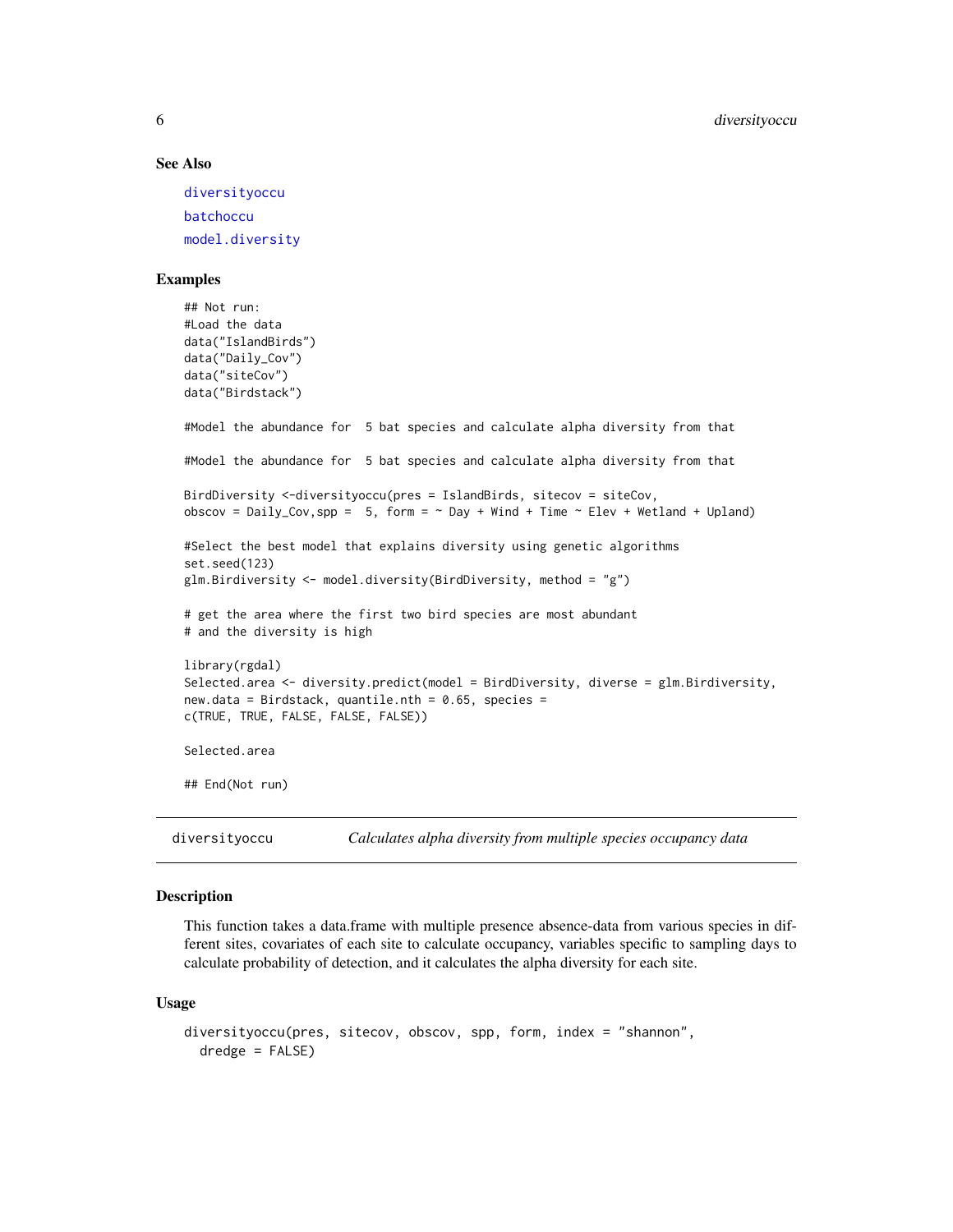# <span id="page-6-0"></span>diversityoccu 7

# Arguments

| pres    | a data frame where rows are the sites and columns are a series of presence-<br>absence observation from multiple species, every species needs to have the same<br>number of observations.             |
|---------|-------------------------------------------------------------------------------------------------------------------------------------------------------------------------------------------------------|
| sitecov | a data frame where every row is a site, and every column is a measurement of<br>that site, such as elevation or slope, this covariates are usually more constant.                                     |
| obscov  | a list where every element is a data frame with the daily covariates for each site,<br>that is a measurement for each day, such as average temperature of a day, this<br>covariates are usually very. |
| spp     | the number of species in the pres data.frame                                                                                                                                                          |
| form    | a formula in the format $\sim$ obscov $\sim$ sitcov, the first arguments will be used to<br>calculate probability of detection and the second part the occupancy.                                     |
| index   | Diversity index, one of "shannon", "simpson" or "invismpson".                                                                                                                                         |
| dredge  | default = FALSE, if TRUE, for each species, the best occupancy model will be<br>determined by fitting all possible models and ranking by AICc.                                                        |

# Details

This function fits the latent abundance mixture model described in Royle and Nichols (2003), to calculate the abundance of every species in each site, the using that abundance it calculates the alpha diversity index for each site based on that abundance.

#### Value

A list with the fitted models for each species, the calculated Alpha diversity for each site, and a dataframe with the abundance of each species and diversity.

# Author(s)

Derek Corcoran <derek.corcoran.barrios@gmail.com> Nicole L. Michel Mike Meredith

# See Also

[diversity](#page-0-0)

[model.diversity](#page-8-1)

# Examples

```
## Not run:
#Load the data
data("IslandBirds")
data("Daily_Cov")
data("siteCov")
```
#Model the abundance for 5 bird species and calculate alpha diversity from that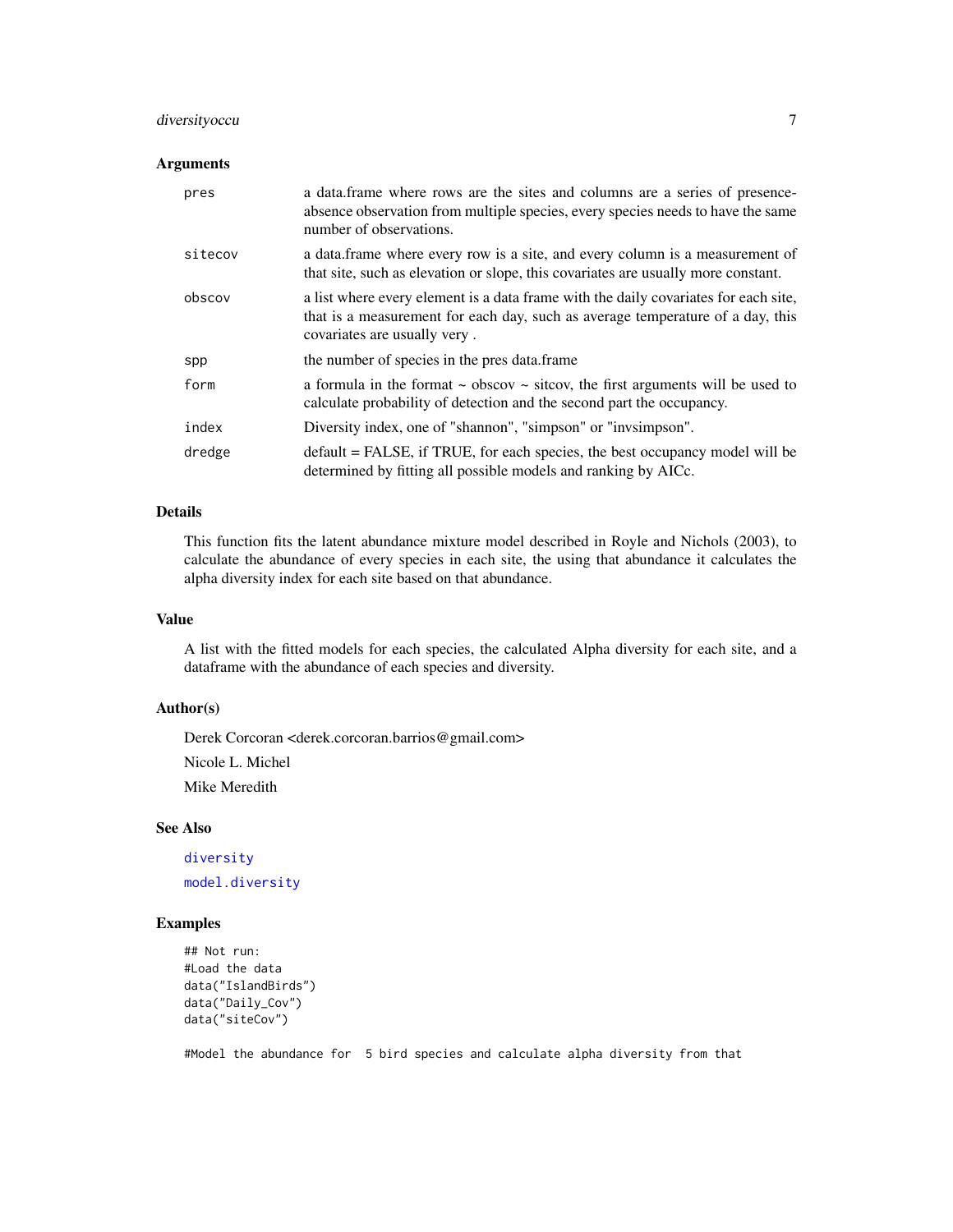```
BirdDiversity <-diversityoccu(pres = IslandBirds, sitecov = siteCov,
obscov = Daily_Cov, spp = 5, form = \sim Day + Wind + Time + Rain +
Noise ~ Elev + AgroFo + SecVec + Wetland + Upland)
#To see the estimates and p values for each model:
BirdDiversity$models
## End(Not run)
```
<span id="page-7-1"></span>IslandBirds *Occupancy data of 5 bird species in Micronesia.*

# Description

A dataset containing the detections history of 5 species in the Pohnpei Island for 4 consecutive days (Columns) in 120 different sites (Rows).

| CICA.1 Detection history of Coracina tenurostris: on day 1               |
|--------------------------------------------------------------------------|
| CICA.2 Detection history of Coracina tenurostris: on day 2               |
| CICA.3 Detection history of Coracina tenurostris: on day 3               |
| CICA.4 Detection history of Coracina tenurostris: on day 4               |
| <b>CIRW.1</b> Detection history of <i>Acrocephalus syrinx</i> : on day 1 |
| <b>CIRW.2</b> Detection history of <i>Acrocephalus syrinx</i> : on day 2 |
| <b>CIRW.3</b> Detection history of <i>Acrocephalus syrinx</i> : on day 3 |
| <b>CIRW.4</b> Detection history of <i>Acrocephalus syrinx</i> : on day 4 |
| <b>CIWE.1</b> Detection history of Zosterops semperi: on day 1           |
| CIWE.2 Detection history of Zosterops semperi: on day 2                  |
| <b>CIWE.3</b> Detection history of Zosterops semperi: on day 3           |
| CIWE.4 Detection history of Zosterops semperi: on day 4                  |
| <b>LBWE.1</b> Detection history of Rukia longirostra: on day 1           |
| LBWE.2 Detection history of Rukia longirostra: on day 2                  |
| <b>LBWE.3</b> Detection history of Rukia longirostra: on day 3           |
| LBWE.4 Detection history of Rukia longirostra: on day 4                  |
| MIPI.1 Detection history of <i>Ducula oceanica</i> : on day 1            |
| MIPI.2 Detection history of Ducula oceanica: on day 2                    |
| MIPI.3 Detection history of <i>Ducula oceanica</i> : on day 3            |
| MIPI.4 Detection history of <i>Ducula oceanica</i> : on day 4            |
|                                                                          |

# Usage

IslandBirds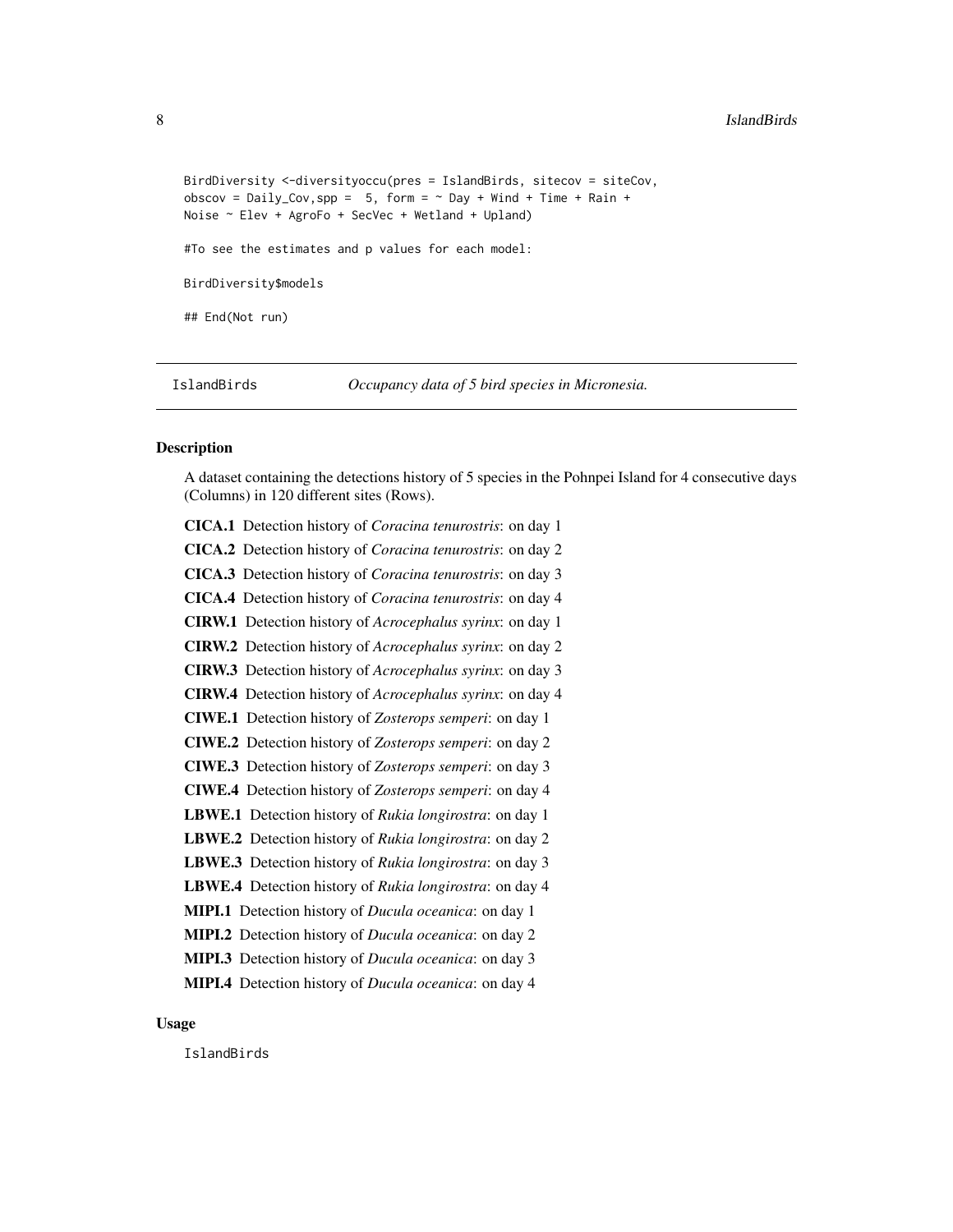# <span id="page-8-0"></span>model.diversity 9

# Format

A data frame with 120 rows and 20 variables

#### References

Oleiro P. 2014. Avian population responses to anthropogenic landscape changes in Pohnpei, Federated Stats of Micronesia. Masters Thesis University of Missouri.

# See Also

[Daily\\_Cov](#page-3-1) [siteCov](#page-14-1)

<span id="page-8-1"></span>model.diversity *Find the best GLM model explaining the alpha divesity of the species*

# Description

This function takes a diversityoccu object and heuristically searches for the glm that best explains the alpha diversity of the modelled species.

#### Usage

```
model.diversity(DivOcc, method = "h", delta = 2, squared = FALSE)
```
# Arguments

| DivOcc   | is an object returned by the divesity occur function of this package                                                                                                                                                                                                                                                                                                                                    |
|----------|---------------------------------------------------------------------------------------------------------------------------------------------------------------------------------------------------------------------------------------------------------------------------------------------------------------------------------------------------------------------------------------------------------|
| method   | The method to be used to explore the candidate set of models. If "h" an exhaus-<br>tive screening is undertaken. If "g" the genetic algorithm is employed (recom-<br>mended for large candidate sets). If "l", a very fast exhaustive branch-and-bound<br>algorithm is used. Package leaps must then be loaded, and this can only be ap-<br>plied to linear models with covariates and no interactions. |
| delta    | The number of models that will be returned will be the ones that have a maxi-<br>mum AICc difference with the top model equal to delta.                                                                                                                                                                                                                                                                 |
| squared. | if FALSE (Default), only GLMs with linear components will be evaluated; If<br>TRUE, GLMs with both linear and quadratic components will be evaluated.<br>WARNING if squared is TRUE, the number of parameters duplicates and the<br>models grow exponentially, this may result in to many variables for a CPU to<br>compute.                                                                            |

# Details

This function fits every first order glm possible and ranks them by AICc.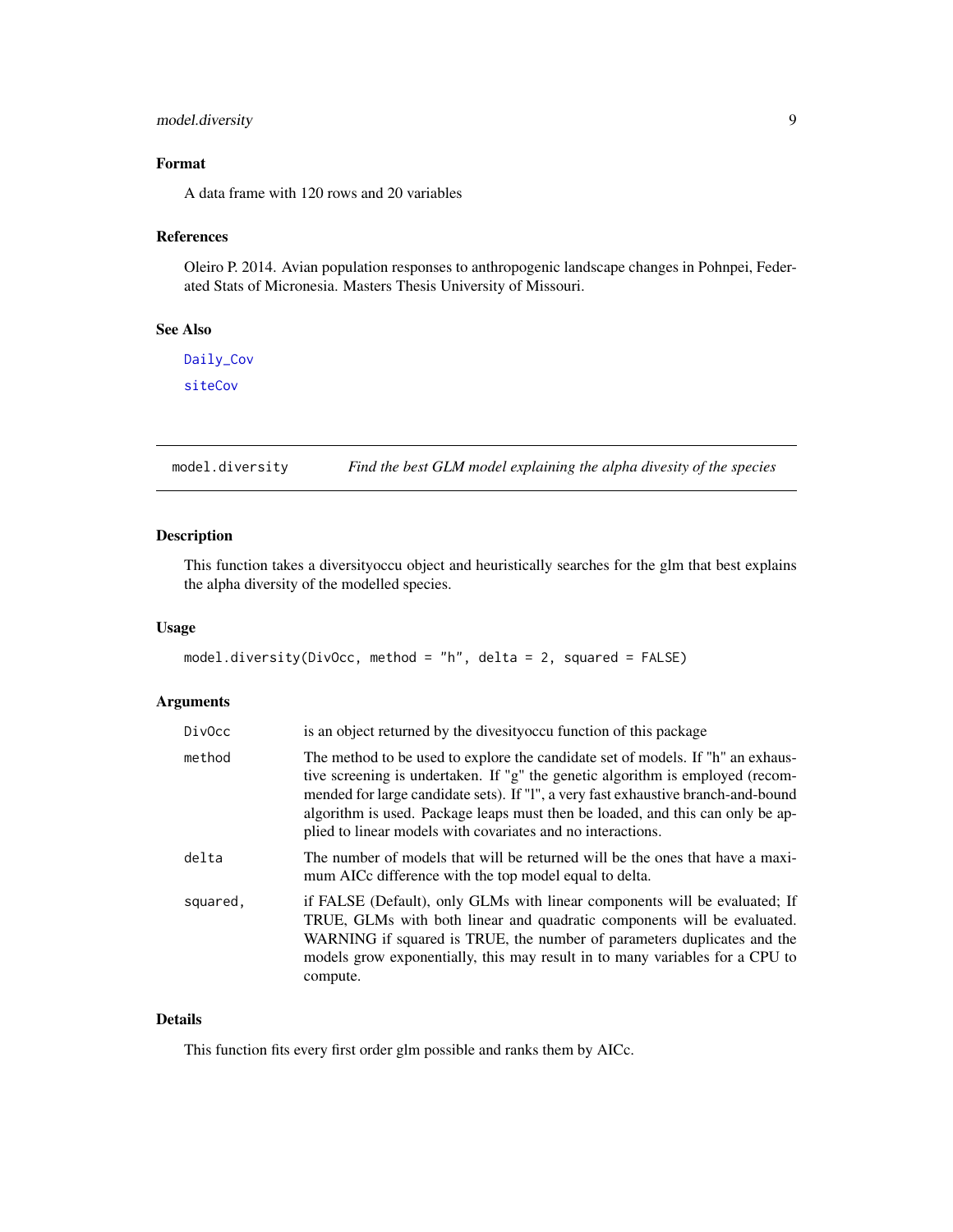#### <span id="page-9-0"></span>Value

An object with the best fitted model, the coefficients of that model, a table with the top 5 fitted models ranked by AICc and the data used for the model

#### Author(s)

Derek Corcoran <derek.corcoran.barrios@gmail.com>

#### See Also

[diversityoccu](#page-5-1)

#### Examples

```
## Not run:
#Load the data
data("IslandBirds")
data("Daily_Cov")
data("siteCov")
#Model the abundance for 5 bat species and calculate alpha diversity from that
BirdDiversity <-diversityoccu(pres = IslandBirds, sitecov = siteCov,
obscov = Daily_Cov, spp = 5, form = \sim Day + Wind + Time + Rain +
Noise ~ Elev + AgroFo + SecVec + Wetland + Upland)
#Select the best model that explains diversity using genetic algorithms
set.seed(123)
glm.Birdiversity <- model.diversity(BirdDiversity, method = "g")
#see the best models
glm.Birdiversity$Best.model
#plot the response of diversity to individual variables
plot(glm.Birdiversity, elev)
#To add the quadratic components of models
glm.birdiversity <- model.diversity(BirdDiversity , method = "g", squared = TRUE)
responseplot.diver(glm.birdiversity, Elev)
## End(Not run)
```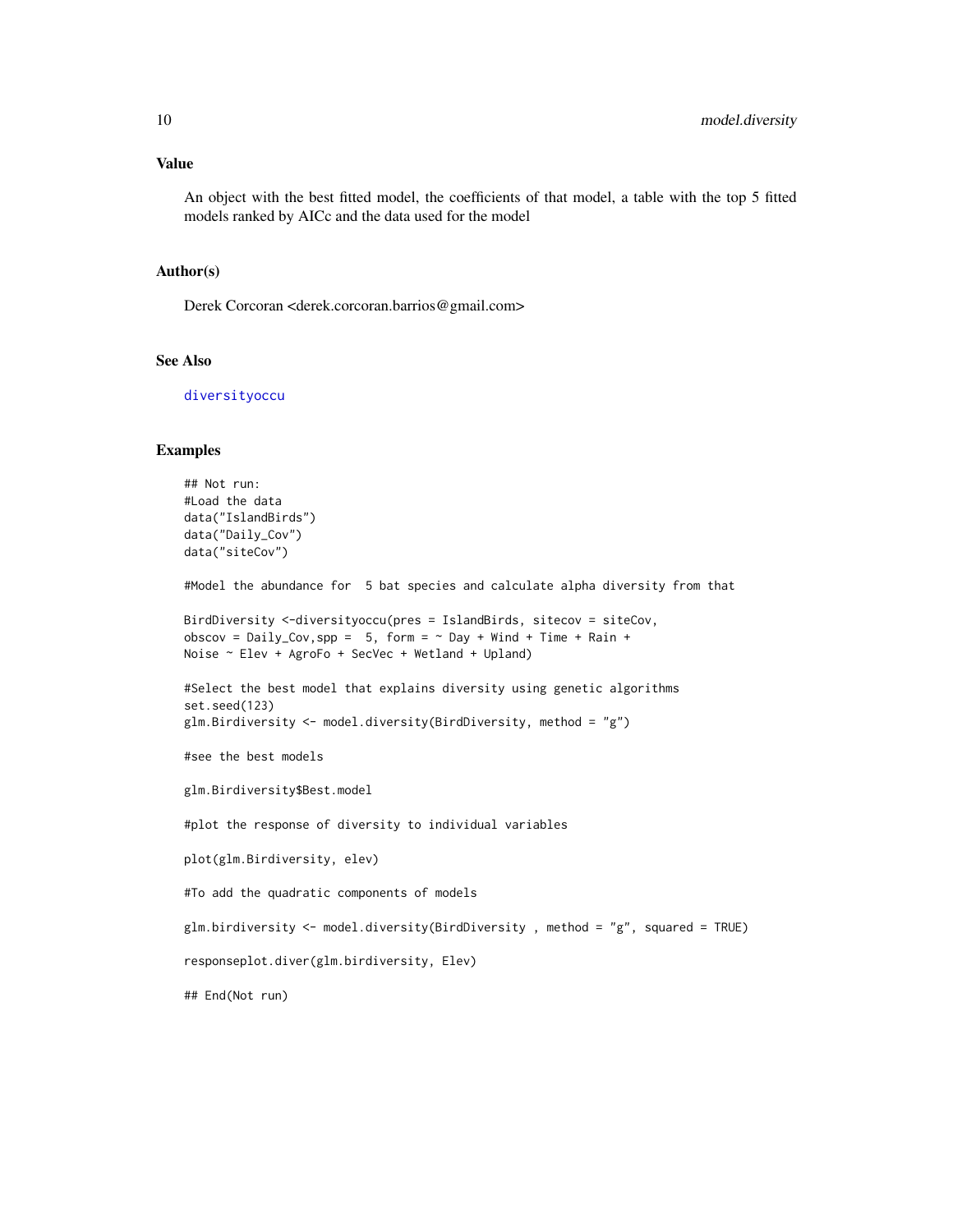<span id="page-10-0"></span>occupancy.predict *Predicts occupancy for all the species in a batchoccupancy class object*

#### Description

This function takes an batchoccupancy object and predicts occupancy for all species in new data, either a data.frame or a rasterstack.

# Usage

occupancy.predict(batch, new.data)

# Arguments

| batch    | A result from the batchoccu                                                                              |
|----------|----------------------------------------------------------------------------------------------------------|
| new.data | a rasterstack, or a data frame containing the same variables as the site Covs vari-<br>able in batchoccu |

# Value

a raster stack with predictions for each species.

# Author(s)

Derek Corcoran <derek.corcoran.barrios@gmail.com>

# See Also

# [batchoccu](#page-1-1)

# Examples

```
## Not run:
#Load the data
data("IslandBirds")
data("Daily_Cov")
data("siteCov")
data("Birdstack")
BirdOccupancy <-batchoccu(pres = IslandBirds, sitecov = siteCov, obscov =
Daily_Cov, spp = 5, form = \sim Day + Wind + Rime + Noise + Clouds \simElev + AgroFo + SecVec + Wetland)
Occupancy.stack <- occupancy.predict(batch = BirdOccupancy, new.data =
Birdstack)
```
## End(Not run)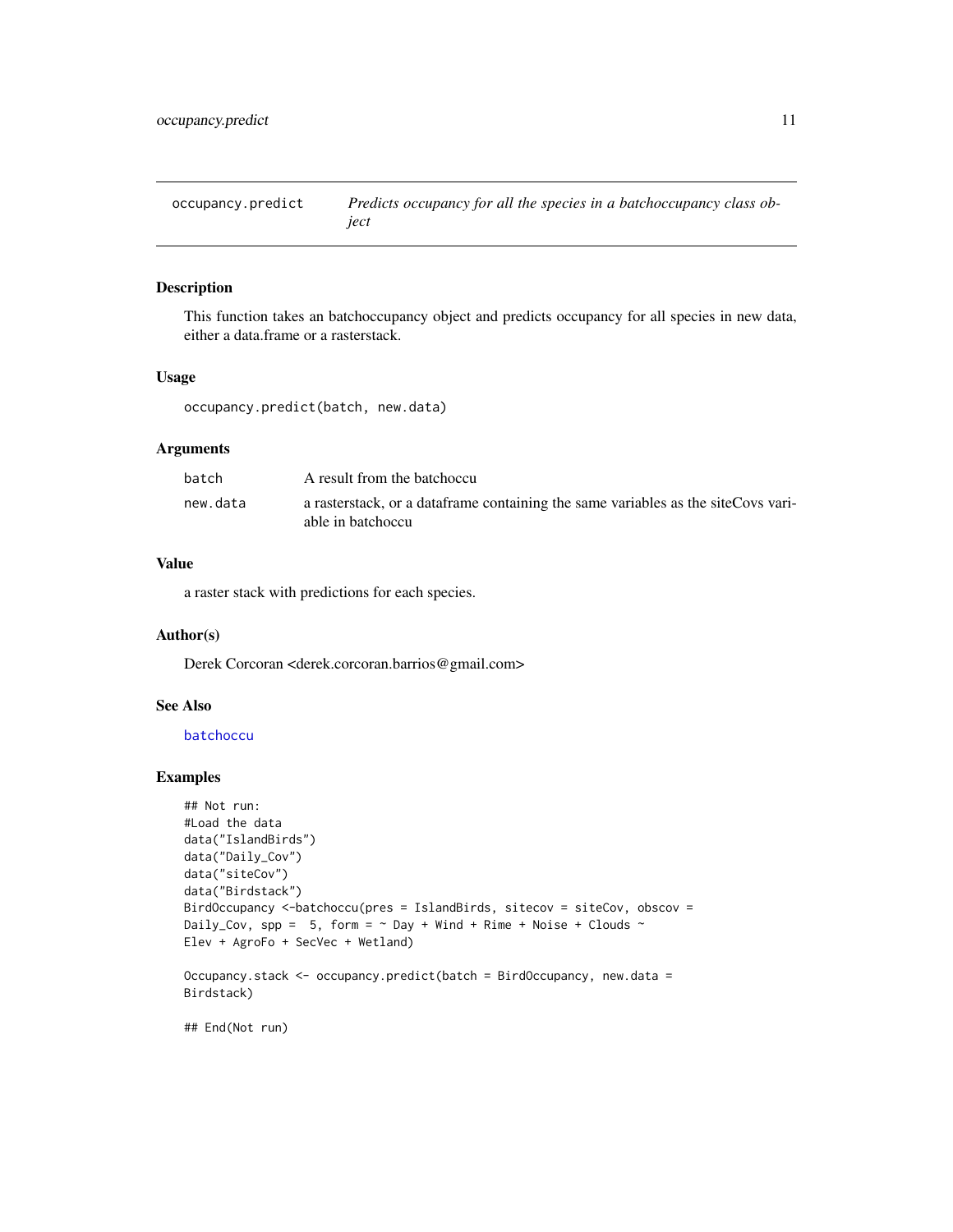<span id="page-11-0"></span>

# Description

This function takes a diversityoccupancy object and one of the variables used to predict abundance, and makes a plot showing the response of occupancyt against the selected variable. This function automatically limits the values of that variable to the maximum and minimum values of the dataset.

#### Usage

responseplot.abund(batch, spp, variable)

#### Arguments

| batch    | A result from the diversity occu function.                  |
|----------|-------------------------------------------------------------|
| spp      | The species number of which response is going to be ploted. |
| variable | The variable of which the response is to be ploted.         |

# Value

a ggplot object plotting the alpha diversity response to the selected variable.

#### Author(s)

Derek Corcoran <derek.corcoran.barrios@gmail.com>

# See Also

#### [batchoccu](#page-1-1)

#### Examples

```
## Not run:
data("IslandBirds")
data("Daily_Cov")
data("siteCov")
```
#Model the abundance for 5 bird species and calculate alpha diversity from that

```
BirdDiversity <-diversityoccu(pres = IslandBirds, sitecov = siteCov,
obscov = Daily_Cov, spp = 5, form = \sim Day + Wind + Time + Rain +
Noise ~ Elev + AgroFo + SecVec + Wetland + Upland)
```
#plot the response of abundance to individual variables for species 4, 11

responseplot.abund(batch = BirdDiversity, spp = 4, variable = Elev)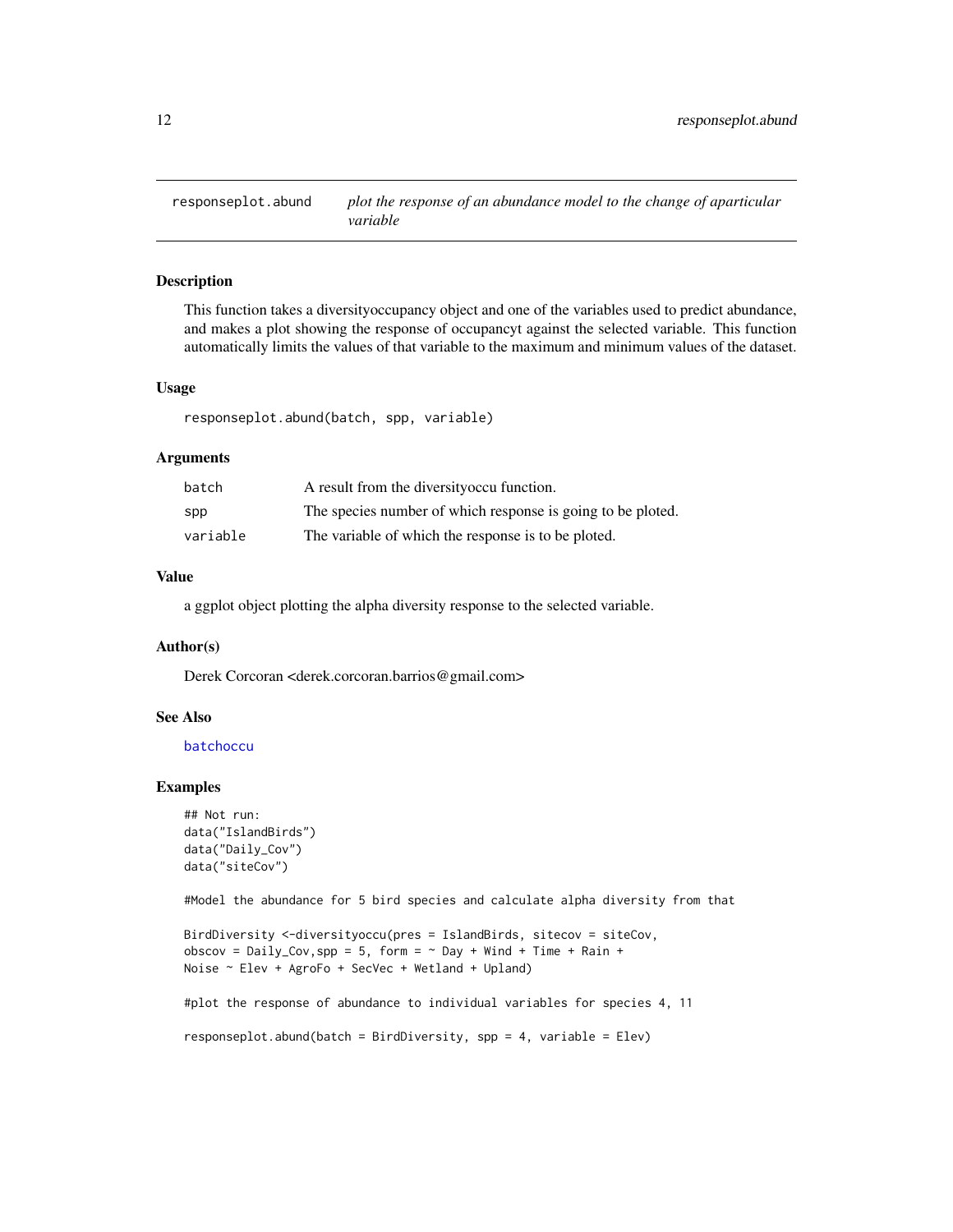# <span id="page-12-0"></span>responseplot.diver 13

```
responseplot.abund(batch = BirdDiversity, spp = 11, variable = Elev)
## End(Not run)
```
responseplot.diver *plot the response of the calculated alpha diversity to the change of a particular variable*

#### Description

This function takes a modeldiversity object and one of the variables used to predict the alpha diversity index, and makes a plot showing the response of the diversity index against the selected variable. This function automatically limits the values of that variable to the maximum and minimum values of the dataset.

#### Usage

responseplot.diver(model, variable)

# Arguments

| model    | A result from the model diversity function.         |
|----------|-----------------------------------------------------|
| variable | The variable of which the response is to be ploted. |

# Value

a ggplot object plotting the alpha diversity response to the selected variable.

#### Author(s)

Derek Corcoran <derek.corcoran.barrios@gmail.com>

# See Also

[diversityoccu](#page-5-1) [model.diversity](#page-8-1)

# Examples

```
## Not run:
#Load the data
data("IslandBirds")
data("Daily_Cov")
data("siteCov")
```
#Model the abundance for 5 bird species and calculate alpha diversity from that BirdDiversity <-diversityoccu(pres = IslandBirds, sitecov = siteCov,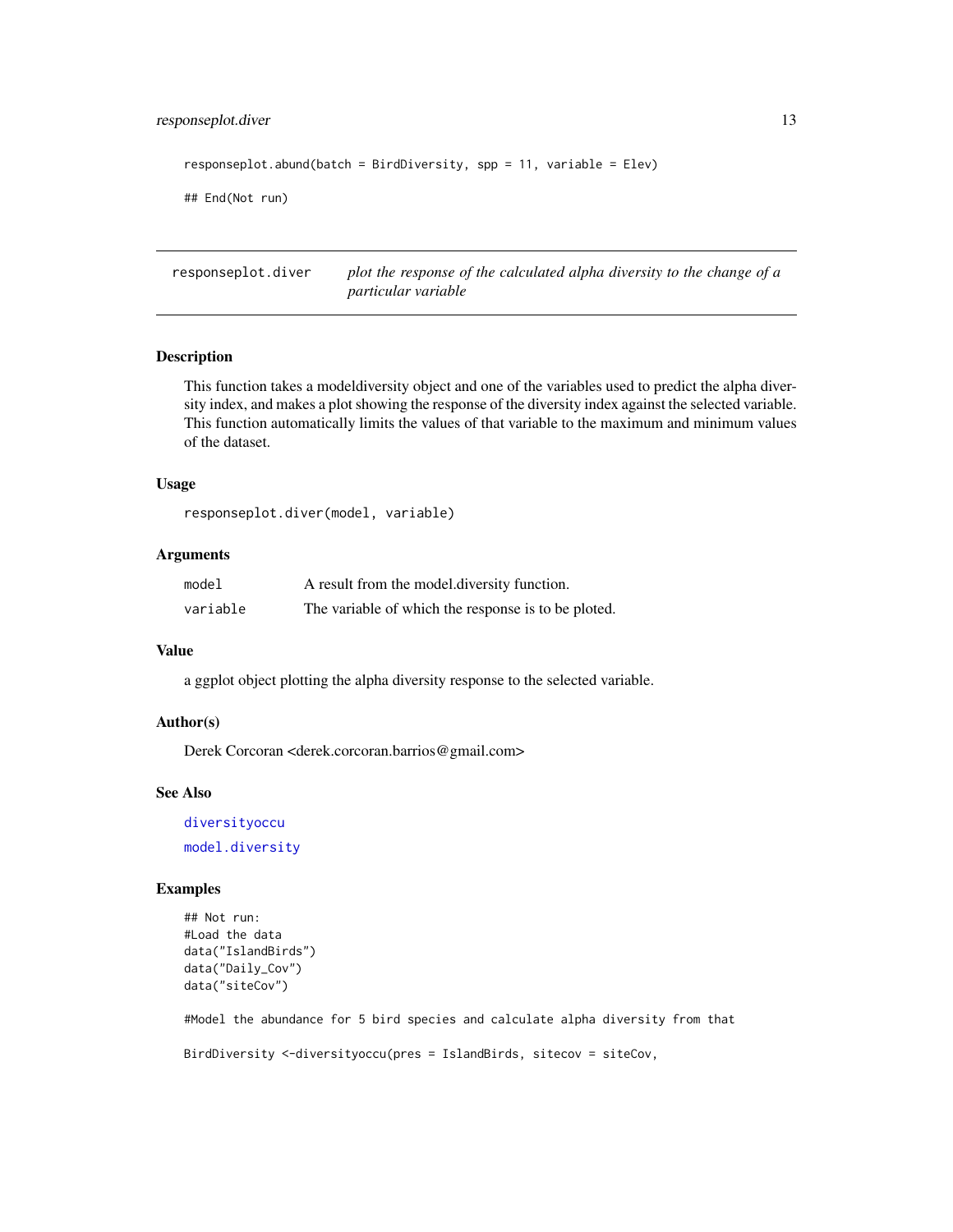```
obscov = Daily_Cov,spp = 5, form = \sim Day + Wind + Time + Rain +
Noise ~ Elev + AgroFo + SecVec + Wetland + Upland)
#Select the best model that explains diversity using genetic algorithms
set.seed(123)
glm.Birdiversity <- model.diversity(BirdDiversity, method = "g")
#see the best models
glm.Birdiversity$Best.model
#plot the response of diversity to individual variables
plot(glm.Birdiversity, elev)
## End(Not run)
```
responseplot.occu *plot the response of an occupancy model to the change of aparticular variable*

# Description

This function takes a batchoccupancy object and one of the variables used to predict occupacy, and makes a plot showing the response of occupancyt against the selected variable. This function automatically limits the values of that variable to the maximum and minimum values of the dataset.

#### Usage

```
responseplot.occu(batch, spp, variable)
```
# Arguments

| batch    | A result from the batchoccu function.                       |
|----------|-------------------------------------------------------------|
| spp      | The species number of which response is going to be ploted. |
| variable | The variable of which the response is to be ploted.         |

# Value

a ggplot object plotting the alpha diversity response to the selected variable.

# Author(s)

Derek Corcoran <derek.corcoran.barrios@gmail.com>

# See Also

[batchoccu](#page-1-1)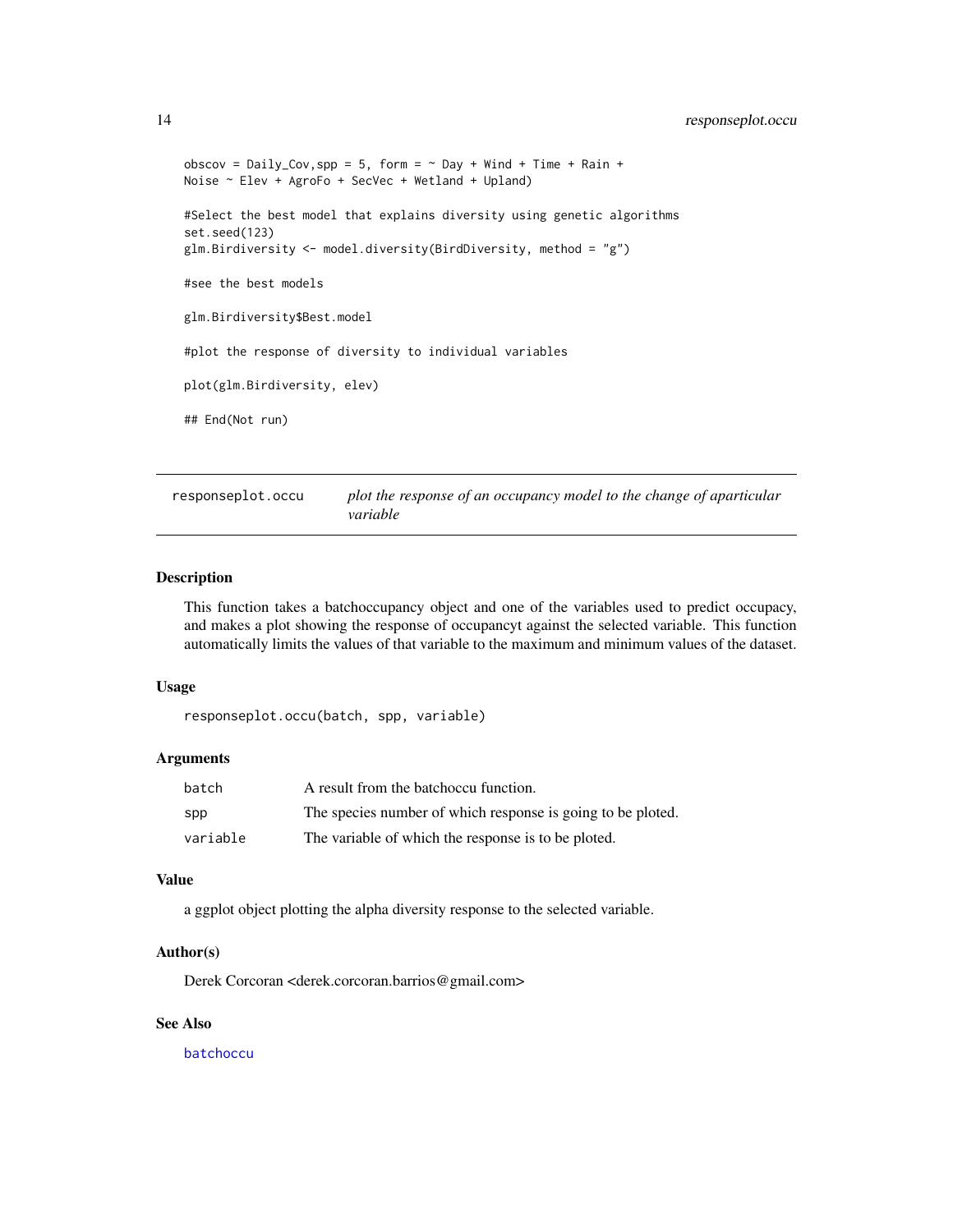#### <span id="page-14-0"></span>siteCov and the state of the state of the state of the state of the state of the state of the state of the state of the state of the state of the state of the state of the state of the state of the state of the state of th

#### Examples

```
## Not run:
data("IslandBirds")
data("Daily_Cov")
data("siteCov")
BirdOccupancy <-batchoccu(pres = IslandBirds, sitecov = siteCov, obscov =
Daily_Cov, spp = 5, form = \sim Day + Wind + Rime + Noise + Clouds \simElev + AgroFo + SecVec + Wetland)
#plot the response of occupancy to individual variables for species 4 and 5
responseplot.ccu(batch = BirdOccupancy, spp = 4, variable = Elev)responseplot.occu(batch = BirdOccupancy, spp = 5, variable = Elev)
## End(Not run)
```
<span id="page-14-1"></span>siteCov *Nine covariables measured at 120 survey stations in an island in micronesia*

#### Description

A dataframe containing the measurements of 5 variables (columns) correspondant to 120 different survey stations (Rows) in Pohnpei Island where the detection histories of the IslandBirds where taken.

Elev Metres above sea level of the sampled point

- AgroFo Proportion of a station (from 0 to 1) corresponding to agricultural forest incudes areas withsubsistence or commercial staple crops mixed with undisturbed forest
- SecVec Proportion of a station (from 0 to 1) corresponding to secondary vegetation which represents anthropogenic habitats (e.g., savannah) and early colonizers and invasive species (e.g. *Hibiscus spp.* and *Merremia peltata)*
- Wetland Proportion of a station (from 0 to 1) corresponding to areas classified as mangroves, marshes, swamp forest and fresh water bodies
- **Upland** Proportion of a station (from  $0$  to  $1$ ) corresponding to upland and undisturbed forest habitats

#### Usage

siteCov

#### Format

A data frame with 120 rows and 52 variables: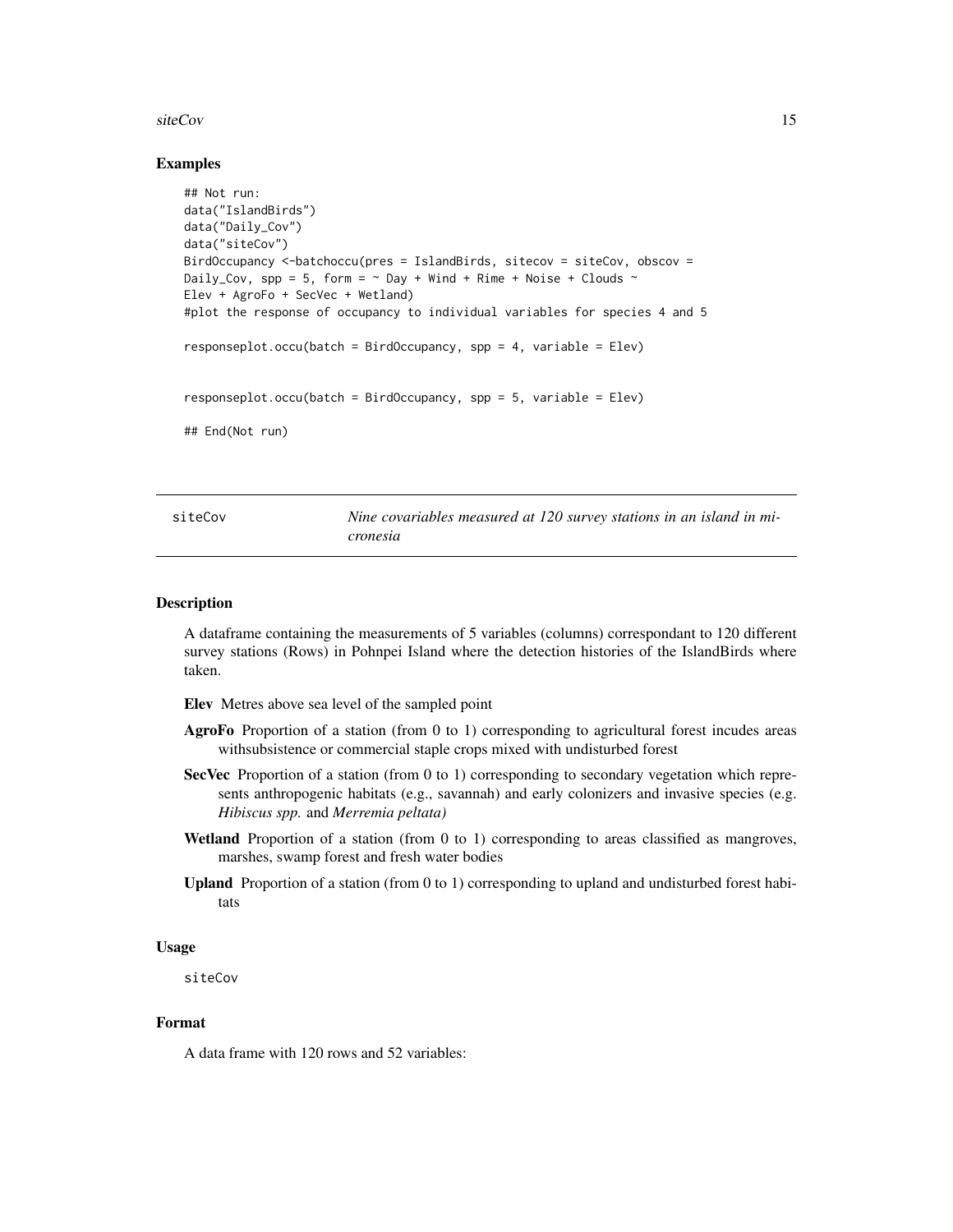# <span id="page-15-0"></span>References

Oleiro P. 2014. Avian population responses to anthropogenic landscape changes in Pohnpei, Federated Stats of Micronesia. Masters Thesis University of Missouri.

# See Also

[Daily\\_Cov](#page-3-1) [IslandBirds](#page-7-1)